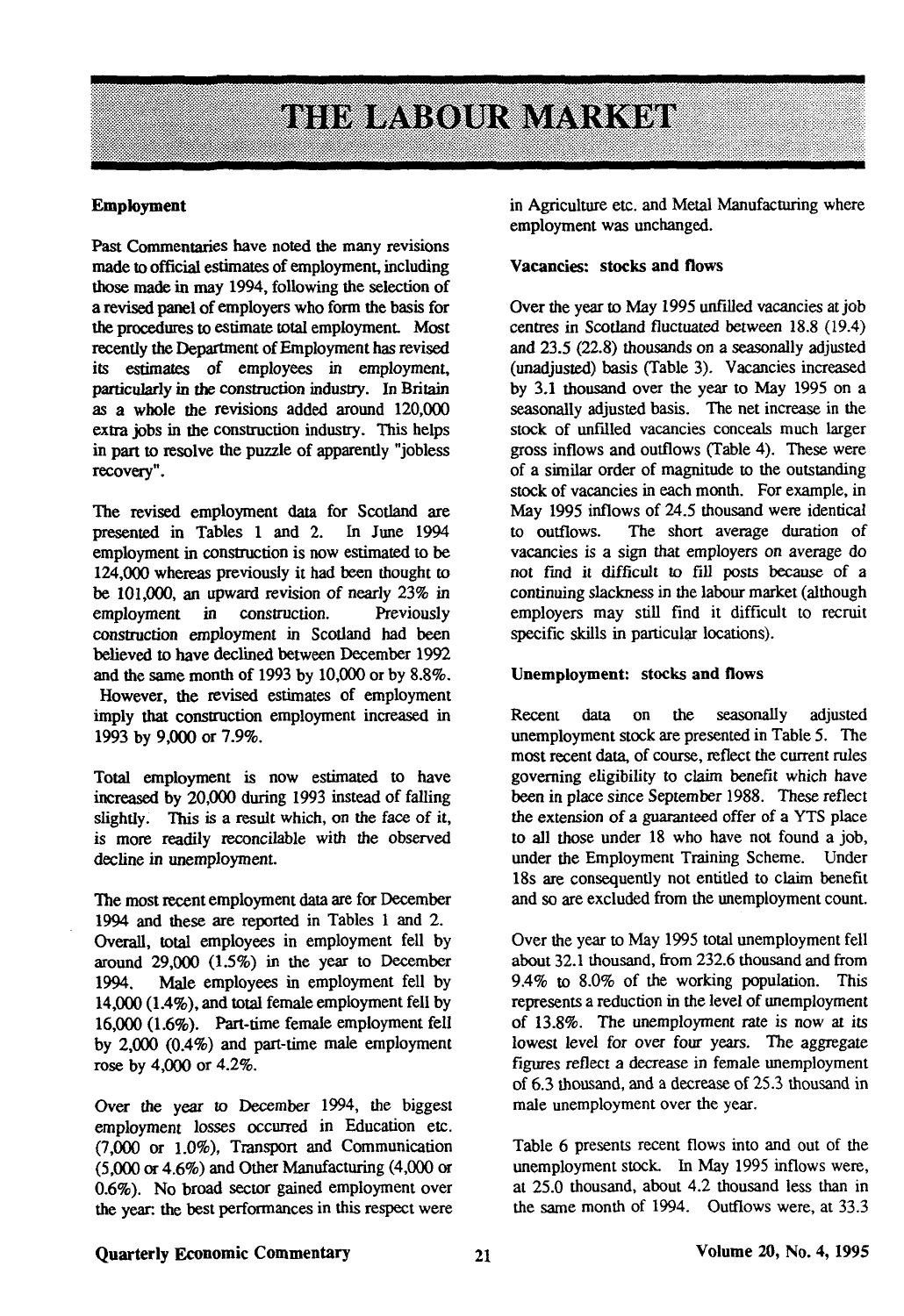thousand, 2.9 thousand less than in February 1995. If gross outflows were maintained at dieir February 1995 level unemployment stocks could turnover in less than 7 months.

# BUSINESS SURVEY EVIDENCE

Results from the latest Scottish Chambers' Business Survey provide little evidence of any sustained growth in employment, a continued move towards the use of part time staffs and continuing significant levels of skill shortages.

Downward trends in employment were reported for a net balance of Oil, Manufacturing, Retail and Finance respondents, but increases were evident in Construction, Wholesale and Tourism.

In Manufacturing the rising trends in total employment have been easing since the second quarter of 1994 The trends were level in the fourth quarter, and this level trend had been expected to continue, but a net of -2% reported reducing employment Nevertheless, an increase is now forecast for the second quarter - due to expectations of a strong increase in the use of part time staffs.

The rise in Construction employment continued, and a rise in overtime working was reported. Further increases are forecast for the second quarter.

In the service sector the slight fall in employment in Wholesale ended, but the rise, a net of  $+1\%$  is not expected to continue. Overtime levels also fell and no improvement is forecast. In Retail the decline in employment continued and fell further to a net of -8%, with no improvement forecast. Throughout 1994 the decline in full time employment in Retail was stronger than the trends for part time and temporary employment, this pattern continued through the first quarter and is expected to increase in the second quarter.

In contrast, the rise in Tourism employment continued at a net of +8% and a further strengthening is forecast for the second quarter. Once again, the results indicated a shift towards part time and temporary employment in preference to full time staffs.

The decline in employment in Finance continued, with no change being forecast. Throughout 1994 the decline in employment concealed a growth in the use of part time staffs and this trend is set to continue through the second quarter. However, the growth in the use of temporary staff, a feature of

1994, ended with a net of -2% reporting reduced use of temporary staffs.

Average pay increases in the first quarter of 1995 ranged from 2.3% in Oil to 3.5% in Wholesale Distribution, Tourism and Finance. In most sectors average increases in the first quarter of 1995 remain lower than the average increase for the whole of 1994. In Oil more than a third reported an average pay increase of 2.3%. In Manufacturing 35% increased pay by an average of 3.4%, slightly above the rate for the previous quarter, but nevertheless below the average increase for 1994. In Construction the average pay increase eased to 2.6%, again below the average for 1994. Average pay increases ranged from 2.3% in Oil to 3.5% in Wholesale Distribution, tourism and Finance.

Average pay increases in the service sector eased in Wholesale and Retail, but rose slightly in Tourism and Leisure. The average increase in Wholesale at 3.5% was slightly lower than the average increase for 1994. In Retail average pay increases have eased consistently since the second quarter of 1994, and were reported at 3.2% in the first quarter. In contrast average increases in both Finance and Tourism rose to 3.5%, slightly above the previous quarter and the averages for the whole of 1994.

Recruitment activity remained at largely the same level as in the first quarter of 1994, with the exception of higher levels of activity in Tourism. Notwithstanding the low levels of demand for labour there are broadly based difficulties in the recruitment of suitable managerial, technical and skilled manual staffs.

Recruitment activity remained at largely the same levels as in the first quarter of 1994, with the exception of higher levels of activity in Tourism. In Oil and Production there was clear evidence of difficulties in the recruitment of managerial, technical and skilled manual staffs.

A third of Oil respondents sought to recruit staff. Activity was mainly directed towards the recruitment of temporary, technical, and to a lesser extent skilled, management and young workers. Difficulties were reported in the recruitment of suitable technical, managerial and skilled manual.

The percentage of Manufacturing firms seeking to recruit eased slightly to 46%. Activity was mainly directed towards the recruitment of suitable production related staffs - mainly manual and

### **Quarterly Economic Commentary Volume 20, No. 4, 1995**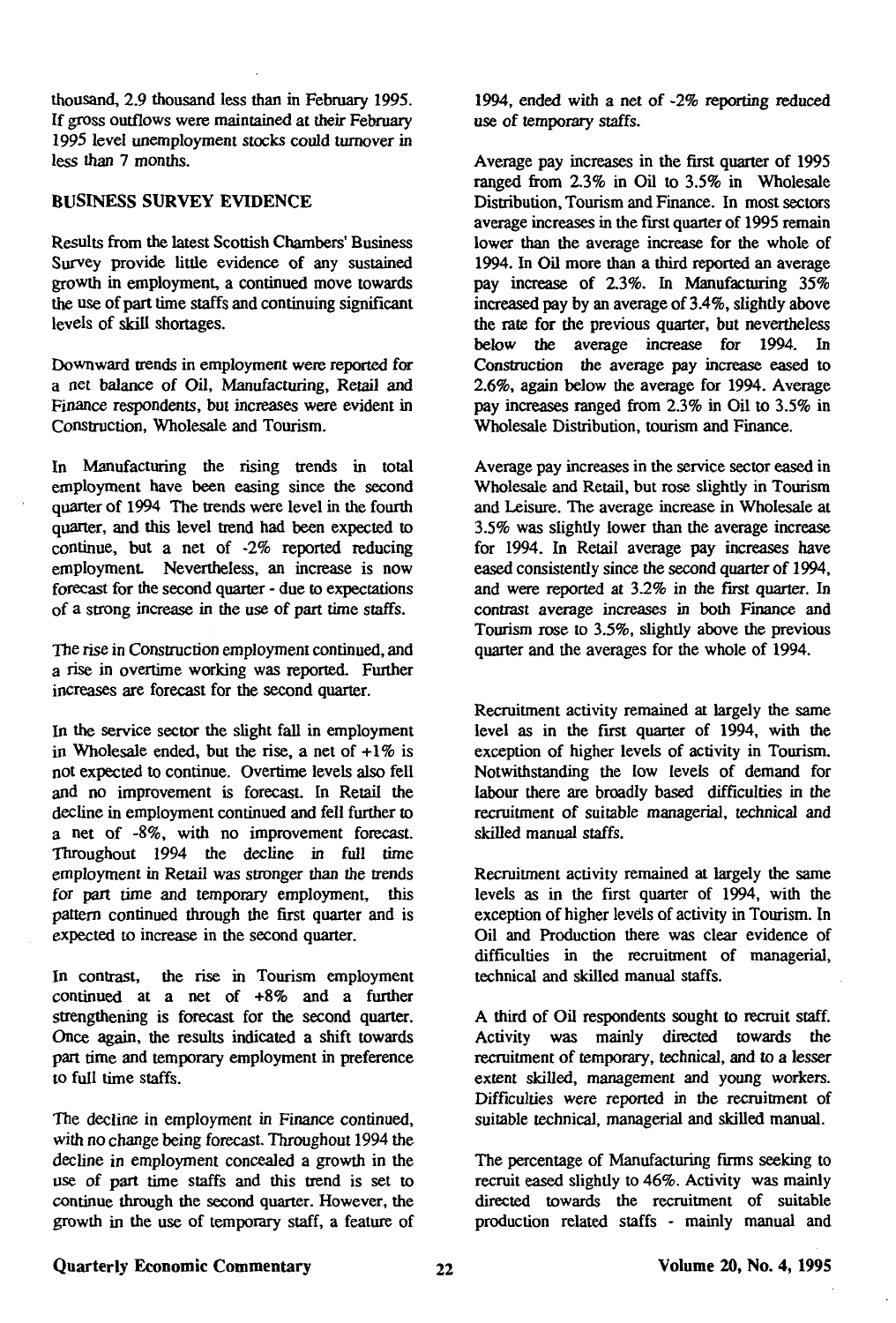managerial. Difficulties were evident in the recruitment of suitable technical, skilled manual and managerial staffs. In Construction 43% sought to recruit skilled, managerial and technical staffs, and difficulties were evident in the recruitment of such employees

In the service sector 44% of Wholesale and 42% of Retail sought to recruit staff. In Wholesale activity was mainly directed towards the recruitment of manual and managerial, whereas in Retail activity was directed towards the recruitment of part time and young workers. Only 18% of Financial respondents sought to recruit mainly part time staffs, and difficulties were noted. Once again the level of recruitment activity in Tourism was much higher at 69%. Difficulties continued to be evident in the recruitment of suitable skilled manual, managerial and, to a lesser extent, part time staffs.

There are few signs of any increase in the levels of training activity in most sectors. Training activity remained largely unchanged in Manufacturing, Construction, Wholesale and Finance, but there are signs of a gradual reduction in the levels of training in Retail.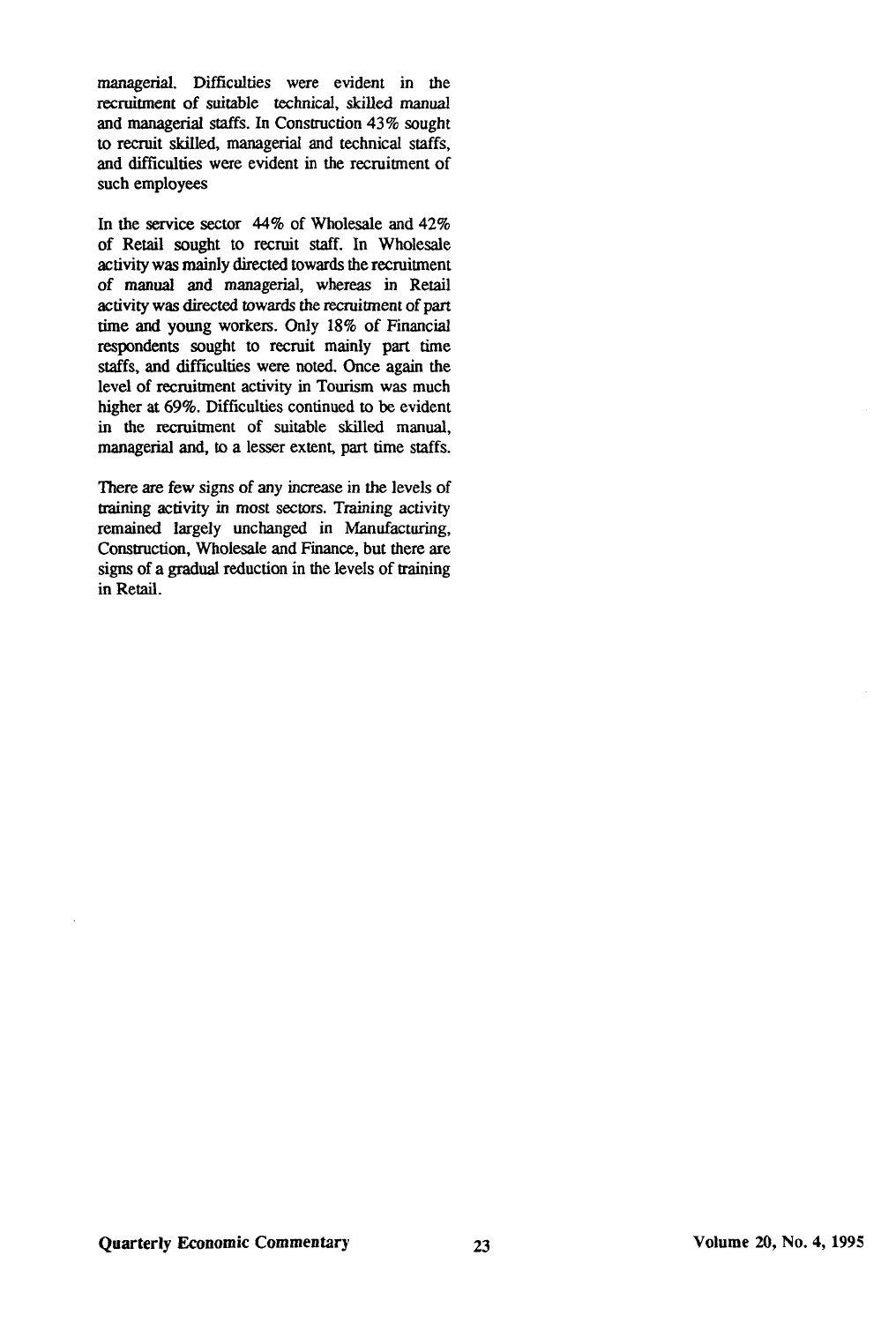thousand, 2.9 thousand less than in February 1995. If gross outflows were maintained at their February 1995 level unemployment stocks could turnover in less than 7 months.

# BUSINESS **SURVEY** EVIDENCE

Results from the latest Scottish Chambers' Business Survey provide little evidence of any sustained growth in employment, a continued move towards the use of part time staffs and continuing significant levels of skill shortages.

Downward trends in employment were reported for a net balance of Oil, Manufacturing, Retail and Finance respondents, but increases were evident in Construction, Wholesale and Tourism.

In Manufacturing the rising trends in total employment have been easing since the second quarter of 1994 The trends were level in the fourth quarter, and this level trend had been expected to continue, but a net of -2% reported reducing employment. Nevertheless, an increase is now forecast for the second quarter - due to expectations of a strong increase in the use of part time staffs.

The rise in Construction employment continued, and a rise in overtime working was reported. Further increases are forecast for the second quarter.

In the service sector the slight fall in employment in Wholesale ended, but the rise, a net of  $+1\%$  is not expected to continue. Overtime levels also fell and no improvement is forecast. In Retail the decline in employment continued and fell further to a net of -8%, with no improvement forecast. Throughout 1994 the decline in full time employment in Retail was stronger than the trends for part time and temporary employment, this pattern continued through the first quarter and is expected to increase in the second quarter.

In contrast, the rise in Tourism employment continued at a net of +8% and a further strengthening is forecast for the second quarter. Once again, the results indicated a shift towards part time and temporary employment in preference to full time staffs.

The decline in employment in Finance continued, with no change being forecast. Throughout 1994 the decline in employment concealed a growth in the use of part time staffs and this trend is set to continue through the second quarter. However, the growth in the use of temporary staff, a feature of

1994, ended with a net of -2% reporting reduced use of temporary staffs.

Average pay increases in the first quarter of 1995 ranged from 2.3% in Oil to 3.5% in Wholesale Distribution, Tourism and Finance. In most sectors average increases in the first quarter of 1995 remain lower than the average increase for the whole of 1994. In Oil more than a third reported an average pay increase of 2.3%. In Manufacturing 35% increased pay by an average of 3.4%, slightly above the rate for the previous quarter, but nevertheless below the average increase for 1994. In Construction the average pay increase eased to 2.6%, again below the average for 1994. Average pay increases ranged from 2.3% in Oil to 3.5% in Wholesale Distribution, tourism and Finance.

Average pay increases in the service sector eased in Wholesale and Retail, but rose slightly in Tourism and Leisure. The average increase in Wholesale at 3.5% was slighdy lower than the average increase for 1994. In Retail average pay increases have eased consistendy since the second quarter of 1994, and were reported at 3.2% in the first quarter. In contrast average increases in both Finance and Tourism rose to 3.5%, slightly above the previous quarter and the averages for the whole of 1994.

Recruitment activity remained at largely the same level as in the first quarter of 1994, with the exception of higher levels of activity in Tourism. Notwithstanding die low levels of demand for labour there are broadly based difficulties in the recruitment of suitable managerial, technical and skilled manual staffs.

Recruitment activity remained at largely the same levels as in the first quarter of 1994, with the exception of higher levels of activity in Tourism. In Oil and Production there was clear evidence of difficulties in the recruitment of managerial, technical and skilled manual staffs.

A third of Oil respondents sought to recruit staff. Activity was mainly directed towards the recruitment of temporary, technical, and to a lesser extent skilled, management and young workers. Difficulties were reported in the recruitment of suitable technical, managerial and skilled manual.

The percentage of Manufacturing firms seeking to recruit eased slighdy to 46%. Activity was mainly directed towards the recruitment of suitable production related staffs - mainly manual and

## Quarterly Economic Commentary 22 **Volume 20, No. 4, 1995**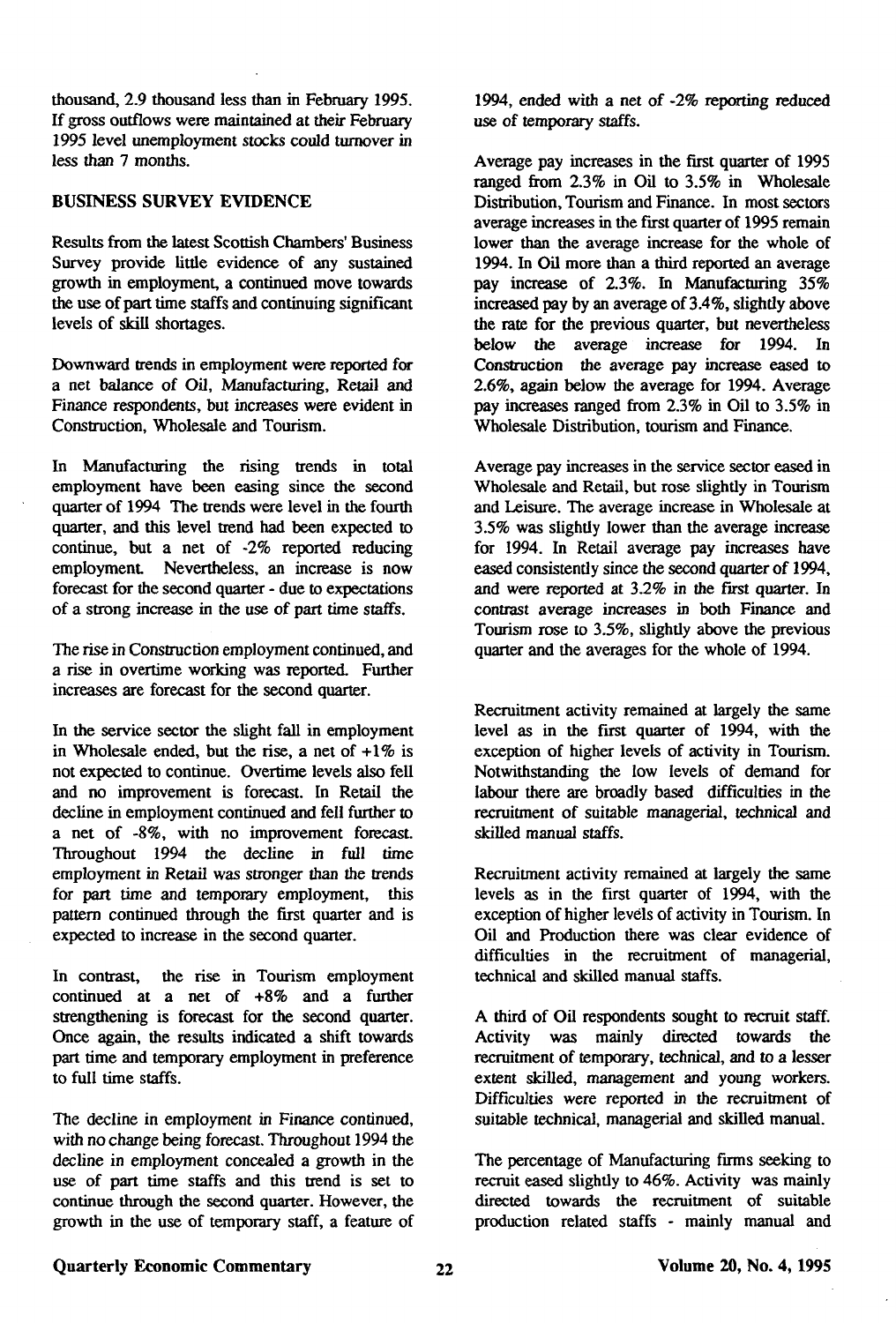managerial. Difficulties were evident in the recruitment of suitable technical, skilled manual and managerial staffs. In Construction 43% sought to recruit skilled, managerial and technical staffs, and difficulties were evident in the recruitment of such employees

In the service sector 44% of Wholesale and 42% of Retail sought to recruit staff. In Wholesale activity was mainly directed towards the recruitment of manual and managerial, whereas in Retail activity was directed towards the recruitment of part time and young workers. Only 18% of Financial respondents sought to recruit mainly part time staffs, and difficulties were noted. Once again the level of recruitment activity in Tourism was much higher at 69%. Difficulties continued to be evident in the recruitment of suitable skilled manual, managerial and, to a lesser extent, part time staffs.

There are few signs of any increase in the levels of training activity in most sectors. Training activity remained largely unchanged in Manufacturing, Construction, Wholesale and Finance, but there are signs of a gradual reduction in the levels of training in Retail.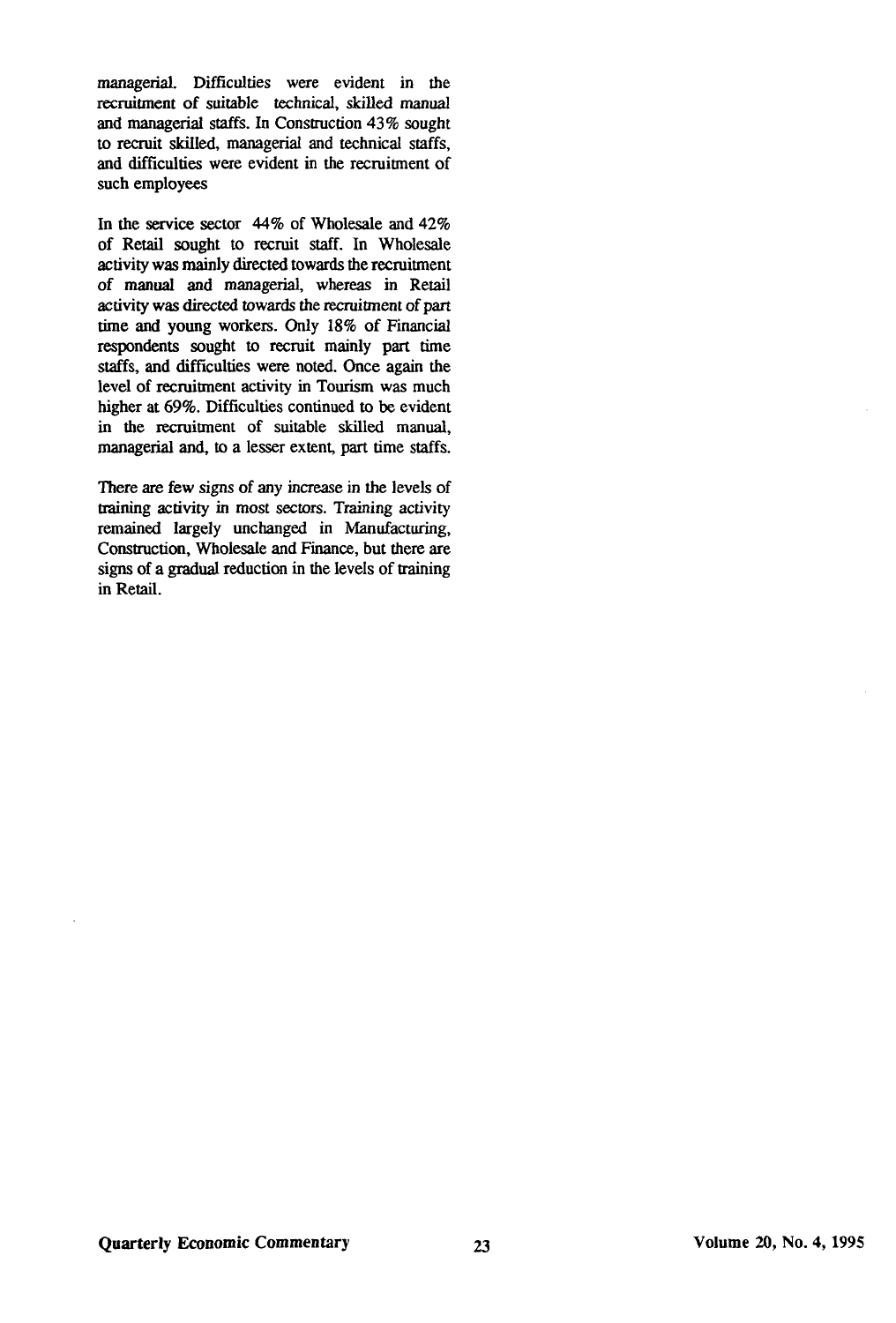|                                                      |                                                                                                                                                                |                                                                                                                                                                                                                                                                                                                                       |                                                                                                     |                                                                                                                                                                                                                                                        |                                                                                                                                                                                                                                                                | TABLE 1 EMPLOYEES IN EMPLOYMENT IN SCOTLAND: INDUSTRY AGGREGATES ('000s)*<br>(Figures in square brackets reflect the 1989 and 1990 LFS. The latest estimates reflect the impact of the 1991 LFS.)                                                                                                                                             |                                                                                                                                                                                                                                                    |                                                                                                                                                                                                                                                              |                                                                                                                                                                                                                                                              |                                                                                                                                                                                                                                                                                                                                                      |  |
|------------------------------------------------------|----------------------------------------------------------------------------------------------------------------------------------------------------------------|---------------------------------------------------------------------------------------------------------------------------------------------------------------------------------------------------------------------------------------------------------------------------------------------------------------------------------------|-----------------------------------------------------------------------------------------------------|--------------------------------------------------------------------------------------------------------------------------------------------------------------------------------------------------------------------------------------------------------|----------------------------------------------------------------------------------------------------------------------------------------------------------------------------------------------------------------------------------------------------------------|-----------------------------------------------------------------------------------------------------------------------------------------------------------------------------------------------------------------------------------------------------------------------------------------------------------------------------------------------|----------------------------------------------------------------------------------------------------------------------------------------------------------------------------------------------------------------------------------------------------|--------------------------------------------------------------------------------------------------------------------------------------------------------------------------------------------------------------------------------------------------------------|--------------------------------------------------------------------------------------------------------------------------------------------------------------------------------------------------------------------------------------------------------------|------------------------------------------------------------------------------------------------------------------------------------------------------------------------------------------------------------------------------------------------------------------------------------------------------------------------------------------------------|--|
|                                                      |                                                                                                                                                                | <b>MALE</b>                                                                                                                                                                                                                                                                                                                           |                                                                                                     |                                                                                                                                                                                                                                                        | <b>FEMALE</b>                                                                                                                                                                                                                                                  | <b>TOTAL</b>                                                                                                                                                                                                                                                                                                                                  | Prod/Const                                                                                                                                                                                                                                         | Production                                                                                                                                                                                                                                                   | Manuf.                                                                                                                                                                                                                                                       | Services                                                                                                                                                                                                                                                                                                                                             |  |
|                                                      | <b>SIC 1980</b>                                                                                                                                                | All                                                                                                                                                                                                                                                                                                                                   | of which<br>P/T                                                                                     | All                                                                                                                                                                                                                                                    | of which<br>P/T                                                                                                                                                                                                                                                |                                                                                                                                                                                                                                                                                                                                               | $1-5$                                                                                                                                                                                                                                              | $1-4$                                                                                                                                                                                                                                                        | $2-4$                                                                                                                                                                                                                                                        | 6.9                                                                                                                                                                                                                                                                                                                                                  |  |
| 1979<br>1989<br>1990<br>1991<br>1992<br>1993<br>1994 | Jun<br>Mar<br>Jun<br>Sep<br><b>Dec</b><br>Mar<br>Jun<br>Sep<br>Dec<br>Mar<br>Jun<br>Sep<br>Dec<br>Mar<br>Jun<br>Sep<br>Dec.<br>Mar<br>Jun<br>Sep<br>Dec<br>Mar | (1,205)<br>$(1,015)$ [1,016]<br>[1,018]<br>[1,034]<br>[1,033]<br>[1,027]<br>[1,031]<br>$[1,040]$ $(1,043)$<br>$[1,034]$ $(1,043)$<br>$[1,021]$ $(1,035)$<br>$[1,015]$ $(1,031)$<br>$[1,011]$ $(1,026)$<br>(1.026) 1.037<br>$(1.020)$ 1.026<br>$(1,024)$ 1,023<br>$(1,008)$ 1,012<br>$(993)$ 993<br>988<br>1000<br>1009<br>1001<br>985 | 106<br>103<br>(105)85<br>(112) 87<br>$(123)$ 92<br>(119) 81<br>(95)90<br>85<br>91<br>92<br>95<br>93 | (897)<br>$(914)$ [924]<br>19411<br>[934]<br>[939]<br>[930]<br>[942]<br>[943] (943)<br>$[946]$ (949)<br>[936] (941)<br>[944] (953)<br>[947] (954)<br>(952) 976<br>(955) 980<br>(956) 981<br>$(948)$ 980<br>(971) 984<br>979<br>992<br>994<br>996<br>981 | (332)<br>$(387)$ [376]<br>[384]<br>[389]<br>[401]<br>[395]<br>[406]<br>$[406]$ (404)<br>[417] (416)<br>[412] (413)<br>[414] (417)<br>[418] (414)<br>$(416)$ 427<br>$(418)$ 429<br>$(419)$ 431<br>$(416)$ 432<br>$(436)$ 442<br>437<br>445<br>445<br>450<br>445 | (2.102)<br>$(1,929)$ [1,941]<br>[1,959]<br>[1.968]<br>[1,972]<br>[1,957]<br>[1,974]<br>$[1,983]$ $(1,986)$<br>$[1,980]$ $(1,992)$<br>$[1,956]$ $(1,978)$<br>$[1,959]$ $(1,984)$<br>$[1,958]$ $(1,984)$<br>$(1,978)$ 2,013<br>$(1.975)$ 2,005<br>$(1.979)$ 2,005<br>$(1,956)$ 1,992<br>$(1,963)$ 1,976<br>1967<br>1991<br>2003<br>1996<br>1966 | (831)<br>$(587)$ [601]<br>[599]<br>[594]<br>[595]<br>[591]<br>[591]<br>[597] (594)<br>[591] (589)<br>[573] (571)<br>[562] (561)<br>[560] (567)<br>(543) 560<br>(535) 551<br>(528) 544<br>(519) 543<br>(520) 529<br>534<br>531<br>536<br>532<br>520 | (676)<br>$(440)$ [476]<br>[474]<br>[460]<br>[461]<br>[457]<br>[458]<br>[465] (464)<br>[462] (462)<br>[449] (450)<br>[443] (444)<br>[443] (444)<br>$(434)$ 435<br>$(430)$ 431<br>$(425)$ 425<br>$(418)$ 427<br>$(405)$ 416<br>414<br>417<br>414<br>410<br>399 | (604)<br>$(401)$ [418]<br>[416]<br>[402]<br>[402]<br>[397]<br>[398]<br>[405] (405)<br>[401] (403)<br>$[388]$ (391)<br>$[383]$ (385)<br>$[383]$ (385)<br>$(376)$ 377<br>(373) 372<br>(368) 368<br>$(361)$ 360<br>(348) 359<br>358<br>364<br>362<br>360<br>349 | 1,224<br>$(1,314)$ [1,311]<br>[1,331]<br>[1, 344]<br>[1, 349]<br>[1,337]<br>[1, 353]<br>$[1,356]$ $(1,362)$<br>$[1,362]$ $(1,376)$<br>$[1,356]$ $(1,377)$<br>$[1,368]$ $(1,394)$<br>$[1,370]$ (1,394)<br>$(1, 416)$ 1,425<br>$(1,411)$ 1,426<br>$(1, 424)$ 1,434<br>$(1, 410)$ 1,423<br>$(1,418)$ 1,421<br>1,408<br>1,433<br>1,440<br>1,440<br>1,421 |  |
|                                                      | Jun<br>Sep<br>Dec                                                                                                                                              | 996<br>1006<br>987                                                                                                                                                                                                                                                                                                                    | 96<br>99<br>99                                                                                      | 990<br>989<br>980                                                                                                                                                                                                                                      | 449<br>447<br>448                                                                                                                                                                                                                                              | 1987<br>1994<br>1967                                                                                                                                                                                                                                                                                                                          | 528<br>531<br>521                                                                                                                                                                                                                                  | 403<br>400<br>401                                                                                                                                                                                                                                            | 354<br>352<br>354                                                                                                                                                                                                                                            | 1,433<br>1,437<br>1,421                                                                                                                                                                                                                                                                                                                              |  |

Source: Department of Employment Gazette

 $\bullet$ Figures within [.] reflect estimates prior to the 1989 Census of Employment Figures within (.) reflect estimates prior to the 1991 Census of Employment

Quarterly Economic Commentary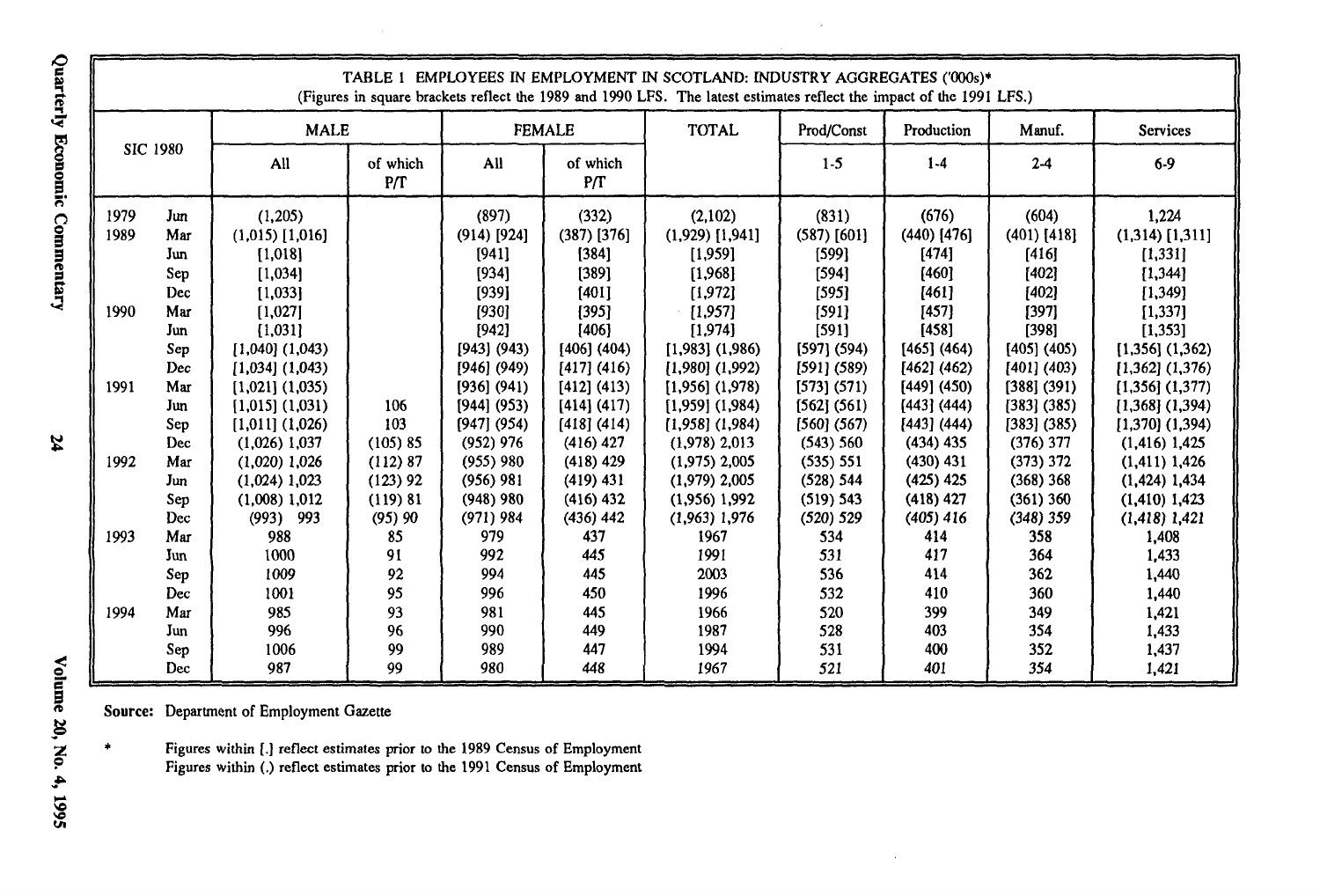|                                                             | health & other<br>Education,<br>services<br>91-92                                                                                    | ក្ត្រី<br>កូនី ភូមិ នី នី<br>កូនី ភូមិ ភូមិ |                            |       |                |        | $[685]$ $(639)$ | 657] (652       | 657] (654       | 665] (662) | 673] (664)               | (664) 693     | $(673)$ 694<br>$(672)$ 694<br>$(667)$ 693                                |           |               | (682) 695     | 699             |                 | $\frac{56}{20}$ | <b>107</b>       | इंइइ             |                 |                   | 50 <sub>0</sub> |
|-------------------------------------------------------------|--------------------------------------------------------------------------------------------------------------------------------------|---------------------------------------------|----------------------------|-------|----------------|--------|-----------------|-----------------|-----------------|------------|--------------------------|---------------|--------------------------------------------------------------------------|-----------|---------------|---------------|-----------------|-----------------|-----------------|------------------|------------------|-----------------|-------------------|-----------------|
|                                                             | insurance &<br>Banking,<br>finance<br>$\infty$                                                                                       | $\mathbf{E}$                                | ESEE                       |       |                | [180]  | 1821 (195)      | 184] (196)      | 189] (205)      | 187] (205) | [182] (203)<br>(213) 209 |               | $\begin{array}{c} (217) \ 209 \\ (223) \ 211 \\ (220) \ 205 \end{array}$ |           |               | $(208)$ 198   | 198             | 205             | 207             | 209              | ನೆ ಸ             |                 | 205               | 206             |
|                                                             | l'sport &<br>Comm.<br>r                                                                                                              | 135                                         | $\frac{16}{11}$            |       | ESES           |        | 115] (113)      | 108] (112)      | 106] (110)      | 107] (111) | 108] (112)               | $(111)$ $115$ | $(110) 115$<br>$(109) 113$                                               |           | (107) 110     | 111) 110      | $\frac{8}{100}$ | $\frac{6}{110}$ | $\frac{8}{2}$   | $\geq$           | $\frac{10}{107}$ |                 | $\overline{108}$  | $\mathbf{z}$    |
|                                                             | Distribution<br>Hotels &<br>Catering:<br>repairs<br>$\bullet$                                                                        | $\overline{1391}$                           | ន្ទ្រា<br>ខេត្ត<br>ខេត្ត   |       |                | [387]  | 392] (416)      | 412] (417)      | $(410)$ $(410)$ | 408] (415) | 408] (415)               | (418)416      | (411)409                                                                 | (419)416  | $(416)$ 414   | $(417)$ 418   | 403             | 413             | 421             | 415              | 406              |                 | $416$<br>$417$    | 412             |
|                                                             | Const.<br>S                                                                                                                          | 155                                         | <b>EEEE</b>                |       |                | [120]  | $[120]$ $(130)$ | 129) (127       | 123] (121       | 120] (117  | 116] (114)               | (109) 125     | (105) 121                                                                | (103) 119 | $(101)$ $118$ | $(115)$ $113$ | $\frac{8}{118}$ | $\frac{14}{11}$ | $\overline{2}$  | 122              | $\overline{2}$   | $\frac{24}{21}$ |                   | $\frac{1}{2}$   |
| BLE 2 EMPLOYMENT: SCOTLAND EMPLOYEES IN EMPLOYMENT (000's)* | Other Man.<br>4                                                                                                                      | 265                                         | គ្គ <u>្គ</u><br>ខ្ពុន្ត្ត |       | [203]          | [207]  | 212] (195)      | 189] (197       | 181] (193)      | 180] (194) | 180] (194)               | (184) 173     | (183) 172                                                                | (185) 174 | (182) 176     | (165) 171     | 173             | <b>SLI</b>      | 175             | $\overline{172}$ |                  |                 | 166<br>168<br>168 |                 |
|                                                             | goods, Eng.<br>& vehicles<br>Metal<br>3                                                                                              | 258                                         | $\frac{166}{168}$          | [169] | [168]          | [170]  | 172] (167)      | $(169)$ $(164)$ | 165] (158)      | 161] (153) | 161] (153)               | (153) 163     | (153) 160                                                                | (147) 154 | (143) 155     | (147) 153     | $\frac{8}{1}$   | $\overline{54}$ | $\overline{5}$  | 152              | $\frac{48}{5}$   |                 | 555               |                 |
| Ě                                                           | chemicals<br>Man. &<br>Metal<br>2                                                                                                    | 23                                          | <u>asa</u>                 |       | $\overline{2}$ | $[47]$ | [47] 43         | [44] 41         | [43] 39         | [42] 38    | [42] 38                  | ₹             | ₽                                                                        | 39        | 57            | 36            |                 |                 | 388             |                  |                  |                 | 55535             |                 |
|                                                             | Energy<br>& Water                                                                                                                    |                                             |                            |       |                |        |                 |                 |                 |            |                          |               |                                                                          |           |               |               |                 |                 |                 |                  |                  |                 |                   |                 |
|                                                             | $\begin{array}{l} \mathbf{A}\mathbf{g}\text{ric} / \\ \mathbf{0}\text{restry} / \\ \mathbf{f}\text{ishing} \end{array}$<br>$\bullet$ |                                             |                            |       |                |        |                 |                 |                 |            |                          |               |                                                                          |           |               |               |                 |                 |                 |                  |                  |                 |                   |                 |
|                                                             | SIC 1980                                                                                                                             | 1979<br>1989                                | ESSZERSZERSZERSZERSZERSZ   |       | 1990           |        |                 |                 | 1991            |            |                          |               | 1992                                                                     |           |               |               | 1993            |                 |                 |                  | 1994             |                 |                   |                 |

Source: Department of Employment Gazette

See notes to Table 1

 $\ddot{}$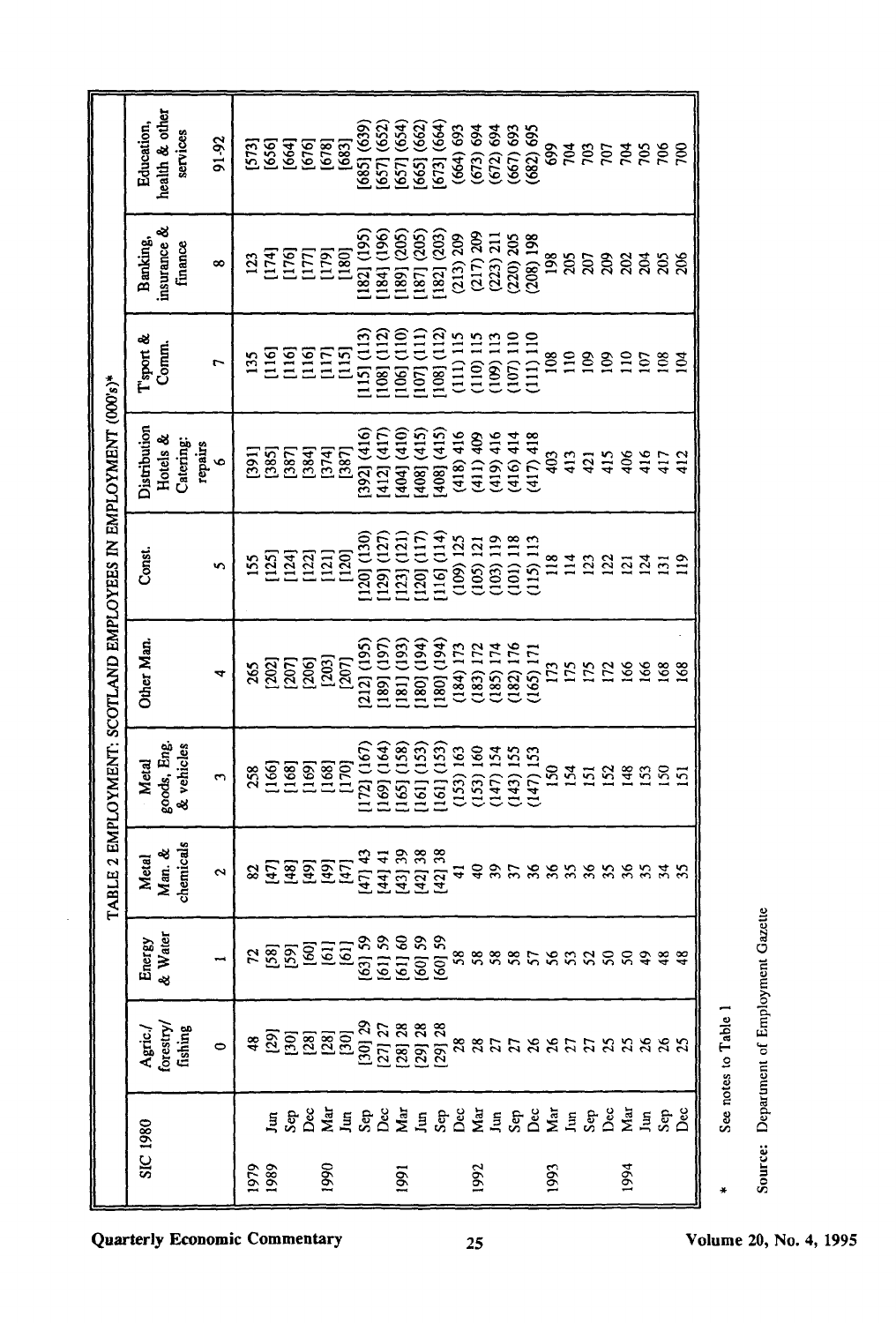| Source:                               | Yay  | Apr               | <b>RM</b>        | Feb              | <b>1995</b> Jan | bec            | XOV                  | $\infty$ | Sep  | 3nV                  | $\mathbf{E}$    | Iun            | May             | Apr            | Mar        | Feb               | uer 1991    | $\alpha$       | XOV         | $\delta$       | Sep              | <b>Aug</b>     | E            | Ξ    | Yay  | Apr          | ща                   | Feb  | 1993 Jan | bec         | Nov            | $\delta$             | $\frac{\text{Aug}}{\text{Sep}}$ | Ē    | ធារ្           | Yay            | Apr             | даг                  | Feb         | 1992 Jan |                                        |        |                              |                                  |
|---------------------------------------|------|-------------------|------------------|------------------|-----------------|----------------|----------------------|----------|------|----------------------|-----------------|----------------|-----------------|----------------|------------|-------------------|-------------|----------------|-------------|----------------|------------------|----------------|--------------|------|------|--------------|----------------------|------|----------|-------------|----------------|----------------------|---------------------------------|------|----------------|----------------|-----------------|----------------------|-------------|----------|----------------------------------------|--------|------------------------------|----------------------------------|
|                                       | 22.5 | 22.8              | 22.4             | 21.6             | 21.8            | 21.4           | 20.7                 | 21.0     | 21.3 | 21.0                 | 20.2            | 0.02           | 19.4            | 18.5           | 18.3       | 18.4              | <b>19.2</b> | <b>681</b>     | 18.8        | <b>0.81</b>    | 18.3             | 581            | 18.1         | 17.5 | 17.9 | 19.5<br>18.1 |                      | 19.5 |          | 861         | <b>661</b>     | 183<br>18.7          | 18.7                            | 881  | 19.2           | 19.5           |                 | 185                  | <b>18.6</b> | 17.8     |                                        | Number |                              | TABLE<br>ω                       |
| Department of Employment Press Notice |      | $\frac{0.9}{3.3}$ | $\overline{8}$   | $\mathcal{C}$    | 0.4             |                | 8 8 9 9 9<br>9 9 9 9 |          |      | 8.0                  | 0.2             | $\overline{5}$ | $60^{\circ}$    | $\mathbf{c}$   | $\ddot{c}$ | 9.8               | 53          | 32.581         |             |                |                  | 6.4            | $50^{\circ}$ |      | 1557 |              | $\tilde{\mathrm{c}}$ | 885  |          |             | $\overline{z}$ |                      |                                 |      | 652244         | $\overline{c}$ | $\overline{0}$  | $\ddot{\circ}$       | 8.0         | ္မ       | previous month<br>Change since         |        | Seasonally adjusted          | UNFILLED VACANCIES AT JOBCENTRES |
|                                       |      | 0.3               | $\tilde{\bm{c}}$ | $\tilde{\omega}$ | 33              | $\overline{0}$ | 5                    | ္ပ       | 6.4  | $\tilde{\mathbf{c}}$ | $\overline{90}$ | င္ပ            | 53              | $\overline{5}$ | 55         | $\tilde{\varphi}$ | 64          | $\overline{c}$ | $\tilde{c}$ | $\overline{0}$ | $\tilde{\omega}$ | $\overline{c}$ | $\tilde{c}$  | 9.6  | ີ່   | 6.4          | $\mathcal{L}$        | 0.31 |          | $5^{\circ}$ | 6.4            | 44<br>$\overline{0}$ | $-9.4$                          | 22   | $\overline{c}$ | 64             | $\overline{90}$ | $\mathbf{5}^{\circ}$ | 0.4         | င္ပ      | over 3 months<br>Aver.change<br>ending |        |                              |                                  |
|                                       | 23.5 | 23.3              | 23.3             | 19.4             | <b>18.8</b>     | 20.2           | 22.9<br>21.7         |          | 22.7 | 20.9                 | 20.2            | 21.5           | 20.5            | 19.1           | 17.5       | 16.3              | 15.8        | 17.6           | 19.7        | 20.1           | 661              | 18.4           | 18.2         | 061  | 0.01 | 18.9         | 581                  | 17.2 | 15.9     | 18.0        | 20.7           | 21.0<br>20.0         | 18.7                            | 19.1 | 20.9           | 20.7           | 20.1            | 6.91                 | 15.8        | 14.4     | Unadjusted<br>Total                    |        |                              | SCOTLAND (000s)                  |
|                                       |      |                   |                  |                  |                 |                |                      |          |      |                      | $\frac{50}{20}$ |                | $\overline{90}$ | $90^{\circ}$   |            |                   |             |                |             |                |                  |                | 2222         |      |      | 50           |                      | 0.3  |          |             |                |                      |                                 |      | 00000001       | <b>88888</b>   |                 |                      |             |          | Unadjusted                             |        | Vacancies at Careers Offices |                                  |

Figures from October reflect the revised basis of seasonal adjustment from November 1992

 $\bar{z}$ 

Note:

Quarterly Economic Commentary

56

Volume 20, No.4, 1995

 $\lambda$ 

÷.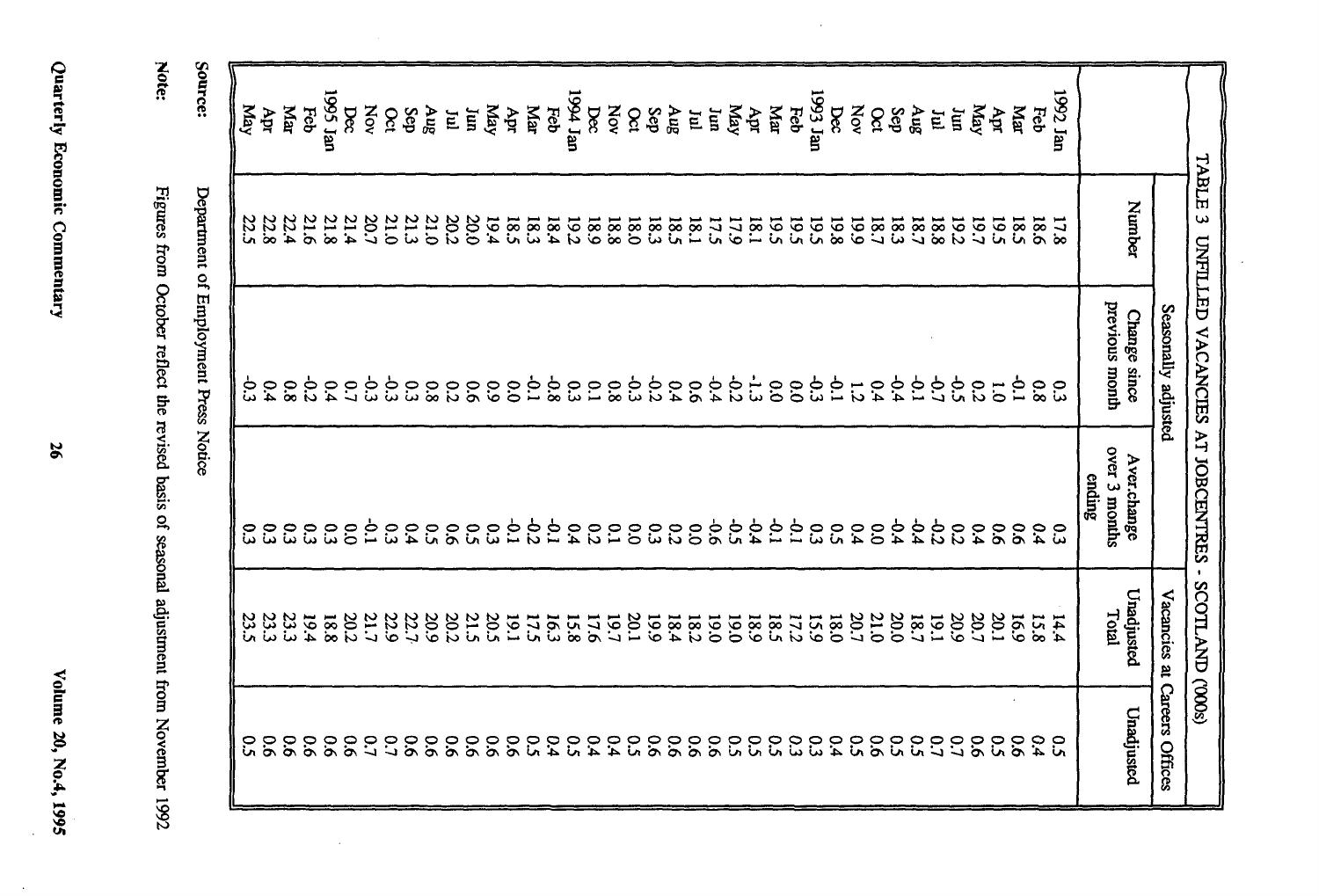|                 | TABLE 4: VACANCY FLOWS AT JOBCENTRES, STANDARDISED, SEASONALLY ADJUSTED -<br><b>SCOTLAND</b> |                                     |              |                                     |                         |                                     |  |  |  |  |  |
|-----------------|----------------------------------------------------------------------------------------------|-------------------------------------|--------------|-------------------------------------|-------------------------|-------------------------------------|--|--|--|--|--|
|                 |                                                                                              | In-flow                             |              | Out-flow                            | 000s of which: Placings |                                     |  |  |  |  |  |
| Date            | Level                                                                                        | Average<br>change 3<br>months ended | Level        | Average<br>change 3<br>months ended | Level                   | Average<br>change 3<br>months ended |  |  |  |  |  |
| 1992 Jan        | 20.3                                                                                         | $-0.9$                              | 20.7         | $-0.3$                              | 17.4                    | $-0.2$                              |  |  |  |  |  |
| Feb             | 20.3                                                                                         | 0.1                                 | 19.9         | $-0.1$                              | 16.3                    | 0.2                                 |  |  |  |  |  |
| Mar             | 21.7                                                                                         | 0.2                                 | 21.9         | 0.4                                 | 18.3                    | 0.3                                 |  |  |  |  |  |
| Apr             | 21.4                                                                                         | 0.4                                 | 21.2         | 0.2                                 | 17.7                    | 0.1                                 |  |  |  |  |  |
| May             | 21.4                                                                                         | 0.4                                 | 21.3         | 0.5                                 | 17.8                    | 0.5                                 |  |  |  |  |  |
| Jun             | 22.1                                                                                         | 0.1                                 | 22.4         | 0.2                                 | 18.3                    | 0.0                                 |  |  |  |  |  |
| Jul             | 20.1                                                                                         | $-0.4$                              | 20.6         | $-0.2$                              | 16.7                    | $-0.3$                              |  |  |  |  |  |
| Aug             | 20.7                                                                                         | $-0.3$                              | 20.4         | $-0.4$                              | 16.6                    | $-0.4$                              |  |  |  |  |  |
| Sep             | 21.6                                                                                         | $-0.2$                              | 21.6         | $-0.2$                              | 17.9                    | $-0.2$                              |  |  |  |  |  |
| Oct             | 21.5                                                                                         | 0.4                                 | 20.2         | $-0.2$                              | 16.9                    | 0.1                                 |  |  |  |  |  |
| Nov             | 21.6                                                                                         | 0.3                                 | 20.7         | 0.1                                 | 16.9                    | $0.0\,$                             |  |  |  |  |  |
| Dec             | 22.4                                                                                         | 0.3                                 | 22.0         | 0.1                                 | 18.7                    | 0.4                                 |  |  |  |  |  |
| 1993 Jan        | 22.1                                                                                         | 0.2                                 | 22.8         | 0.9.                                | 18.8                    | 0.7                                 |  |  |  |  |  |
| Feb             | 21.9                                                                                         | 0.1                                 | 21.9         | 0.4                                 | 18.0                    | 0.1                                 |  |  |  |  |  |
| Mar             | 22.6                                                                                         | 0.1                                 | 22.7         | 0.2                                 | 18.1                    | $-0.3$                              |  |  |  |  |  |
| Apr             | 21.5                                                                                         | $-0.3$                              | 22.4         | $-0.1$                              | 18.5                    | $-0.1$                              |  |  |  |  |  |
| May             | 21.5                                                                                         | $-0.2$                              | 22.6         | 0.2                                 | 18.3                    | 0.1                                 |  |  |  |  |  |
| Jun             | 22.0                                                                                         | $-0.2$                              | 22.2         | $-0.1$                              | 18.5                    | 0.1                                 |  |  |  |  |  |
| Jul             | 22.1                                                                                         | 0.2                                 | 21.4         | $-0.3$                              | 18.0                    | $-0.2$                              |  |  |  |  |  |
| Aug             | 21.7                                                                                         | 0.1                                 | 21.2         | $-0.5$                              | 18.0                    | $-0.1$                              |  |  |  |  |  |
| Sep             | 22.3                                                                                         | 0.1                                 | 22.3         | 0.0                                 | 19.0                    | 0.2                                 |  |  |  |  |  |
| Oct             | 22.8                                                                                         | 0.2                                 | 22.7         | 0.4                                 | 19.2                    | 0.4                                 |  |  |  |  |  |
| Nov             | 24.6                                                                                         | $1.0$                               | 23.9         | 0.9                                 | 20.4                    | 0.8                                 |  |  |  |  |  |
| Dec             | 23.5                                                                                         | 0.4                                 | 22.8         | 0.2                                 | 19.5                    | 0.2                                 |  |  |  |  |  |
| 1994 Jan        | 23.1                                                                                         | 0.1                                 | 23.2         | 0.2                                 | 20.0                    | 0.3                                 |  |  |  |  |  |
| Feb             | 22.6                                                                                         | $-0.7$                              | 23.5         | $-0.1$                              | 20.5                    | 0.0                                 |  |  |  |  |  |
| Mar             | 21.9                                                                                         | $-0.5$                              | 22.1<br>22.7 | $-0.2$                              | 19.4<br>20.2            | $0.0\,$<br>0.1                      |  |  |  |  |  |
| Apr             | 23.1                                                                                         | 0.0<br>0.1                          | 22.8         | $-0.1$                              | 20.2                    | 0.0                                 |  |  |  |  |  |
| May             | 23.1<br>21.3                                                                                 | 0.7                                 | 23.4         | $-0.2$<br>0.4                       | 20.9                    | 0.4                                 |  |  |  |  |  |
| Jun<br>Jul      | 22.7                                                                                         | $-0.1$                              | 22.1         | $-0.2$                              | 19,7                    | $-0.3$                              |  |  |  |  |  |
|                 |                                                                                              | 0.8                                 | 24.6         | 0.6                                 | 21.7                    | 0.5                                 |  |  |  |  |  |
| Aug             | 25.4                                                                                         | $-0.4$                              |              | $-0.2$                              |                         | $-0.3$                              |  |  |  |  |  |
| Sep             | 23.1                                                                                         | 0.3                                 | 22.7         |                                     | 20.0                    | 0.3                                 |  |  |  |  |  |
| Oct             | 23.5<br>24.4                                                                                 | $-0.3$                              | 23.7<br>24.7 | 0.4<br>0.0                          | 20,7<br>21.6            | 0.0                                 |  |  |  |  |  |
| Nov             | 24.6                                                                                         | 0.5                                 | 23.8         | 0.4                                 | 20.7                    | 0.2                                 |  |  |  |  |  |
| Dec<br>1995 Jan | 24.3                                                                                         | 0.3                                 | 23.9         | 0.1                                 | 20.7                    | 0.0                                 |  |  |  |  |  |
|                 | 24.1                                                                                         | $-0.1$                              | 24.3         | $-0.1$                              | 21.4                    | $-0.1$                              |  |  |  |  |  |
| Feb<br>Mar      | 24.3                                                                                         | $-0.1$                              | 23.5         | $-0.1$                              | 20.7                    | 0.0                                 |  |  |  |  |  |
|                 | 24.4                                                                                         | 0.0                                 | 24.5         | 0.2                                 | 21.5                    | 0.3                                 |  |  |  |  |  |
| Apr<br>May      | 24.5                                                                                         | 0.1                                 | 24.5         | 0.1                                 | 21.6                    | 0.1                                 |  |  |  |  |  |

Source: Department of Employment

ŗ

Note: Figures from October reflect the revised basis of seasonal adjustment from November 1992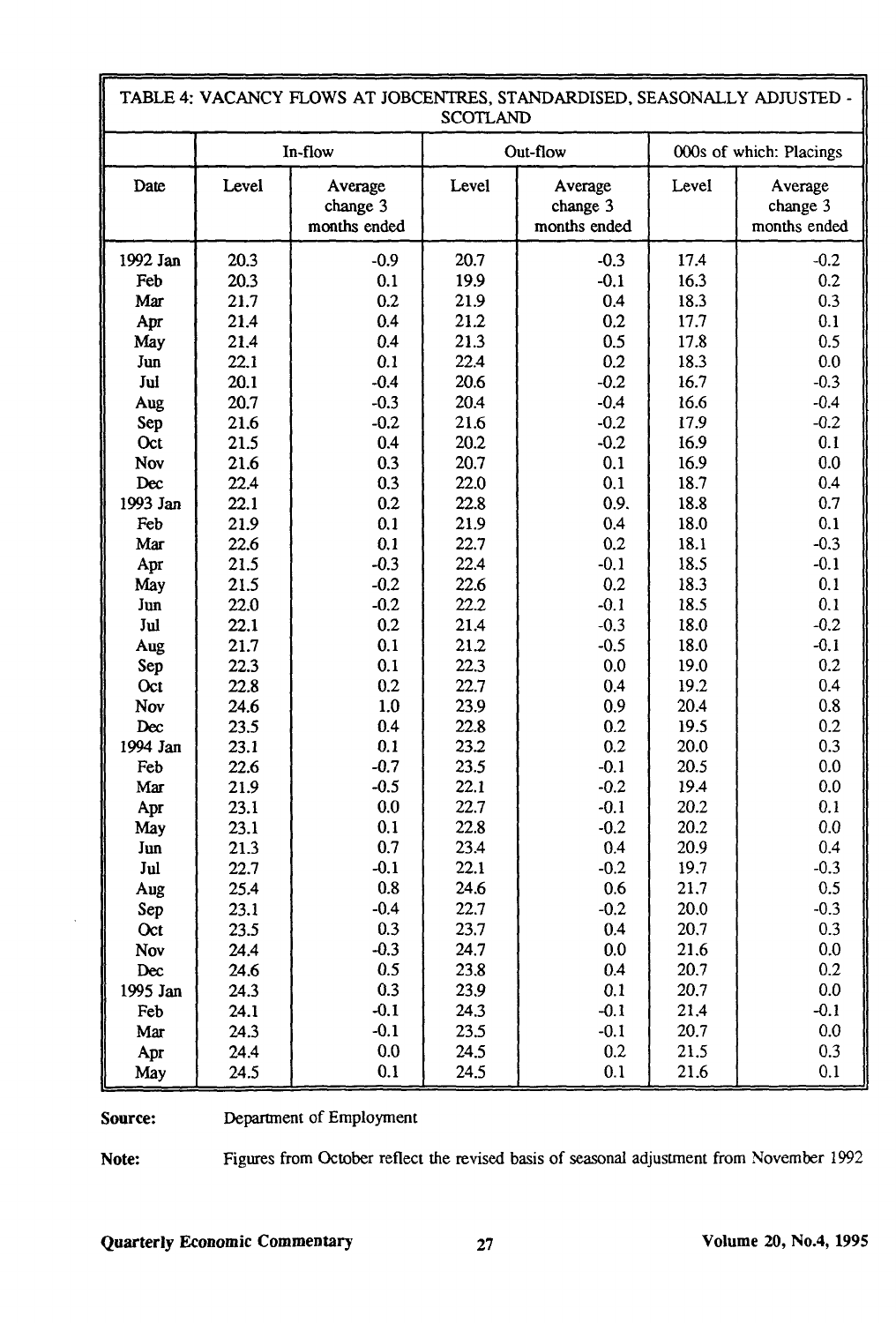| TABLE 5: SCOTLAND - UNEMPLOYMENT - SEASONALLY ADJUSTED (excluding school leavers<br>('000s) (Figures in parentheses reflect estimates on September 1988 basis - see text for details) |                |              |                |                                   |                                        |                                  |  |  |
|---------------------------------------------------------------------------------------------------------------------------------------------------------------------------------------|----------------|--------------|----------------|-----------------------------------|----------------------------------------|----------------------------------|--|--|
| Male<br>Date                                                                                                                                                                          |                | Female       | Total          | Change since<br>previous<br>month | Ave. change<br>over 6 months<br>ending | Unemp. rate %<br>of working pop. |  |  |
| 1992 Jan                                                                                                                                                                              | 176.2          | 54.9         | 230.9          | 3.0                               | 0.9                                    | 9.2                              |  |  |
| Feb                                                                                                                                                                                   | 175.5          | 55.3         | 231.5          | 0.6                               | 0.9                                    | 9.2                              |  |  |
| Mar                                                                                                                                                                                   | 177.7          | 55.8         | 231.3          | $-0.2$                            | 0.9                                    | 9.2                              |  |  |
| Apr                                                                                                                                                                                   | 179.1          | 56.2         | 233.9          | 2.6                               | 1.4                                    | 9.3                              |  |  |
| May                                                                                                                                                                                   | 180.1          | 56.1         | 235.2          | 1.3                               | 1.4                                    | 9.3                              |  |  |
| Jun                                                                                                                                                                                   | 183.0          | 56.4         | 236.5          | 1.3                               | 1.4                                    | 9.4                              |  |  |
| Jul                                                                                                                                                                                   | 186.4          | 57.5         | 240.5          | 4.6                               | 1.5                                    | 9.5                              |  |  |
| Aug                                                                                                                                                                                   | 186.2          | 57.0         | 243.4          | 2.9                               | 1.9                                    | 9.6                              |  |  |
| Sep                                                                                                                                                                                   | 187.8          | 56.4         | 242.6          | $-0.8$                            | 1.9                                    | 9.6                              |  |  |
| Oct                                                                                                                                                                                   | 189.4          | 56.5         | 244.3          | 1.7                               | 1.8                                    | 9.6                              |  |  |
| Nov                                                                                                                                                                                   | 192.3          | 56.6         | 246.0          | 1.7                               | 1.9                                    | 9.7                              |  |  |
| Dec                                                                                                                                                                                   | 192.5          | 57.1         | 249.4          | 3.4                               | 2.3                                    | 9.8                              |  |  |
| 1993 Jan                                                                                                                                                                              | 190.7          | 57.0         | 249.5          | 0.1                               | 1.5                                    | 9.8                              |  |  |
| Feb                                                                                                                                                                                   | 188.4          | 56.9         | 247.6          | $-1.9$                            | 0.7                                    | 9.8                              |  |  |
| Mar                                                                                                                                                                                   | 188.9          | 56.1<br>56.6 | 244.5          | $-3.1$                            | 0.3                                    | 9.6<br>9.8                       |  |  |
| Apr<br>May                                                                                                                                                                            | 188.9<br>189.1 | 56.0         | 245.5<br>244.9 | 1.0<br>$-0.6$                     | 0.1<br>$-0.2$                          | 9.8                              |  |  |
| Jun                                                                                                                                                                                   | 190.0          | 55.5         | 244.6          | $-0.3$                            | $-0.8$                                 | 9.8                              |  |  |
| Jul                                                                                                                                                                                   | 189.4          | 56.4         | 246.4          | 1.8                               | $-0.3$                                 | 9.9                              |  |  |
| Aug                                                                                                                                                                                   | 187.1          | 56.5         | 245.9          | $-0.5$                            | $-0.3$                                 | 9.8                              |  |  |
| Sep                                                                                                                                                                                   | 184.2          | 55.6         | 242.7          | $-3.2$                            | $-0.3$                                 | 9.7                              |  |  |
| Oct                                                                                                                                                                                   | 182.9          | 54.5         | 238.7          | $-4.0$                            | $-1.1$                                 | 9.6                              |  |  |
| Nov                                                                                                                                                                                   | 181.6          | 53.8         | 236.7          | $-2.0$                            | $-1.4$                                 | 9.5                              |  |  |
| Dec                                                                                                                                                                                   | 184.6          | 53.1         | 234.7          | $-2.0$                            | $-1.7$                                 | 9,4                              |  |  |
| 1994 Jan                                                                                                                                                                              | 183.3          | 53.8         | 238.4          | 3.7                               | $-1.3$                                 | 9.5                              |  |  |
| Feb                                                                                                                                                                                   | 182.0          | 53.5         | 236.8          | $-1.6$                            | $-1.5$                                 | 9.5                              |  |  |
| Mar                                                                                                                                                                                   | 181.3          | 52.7         | 234.7          | $-2.1$                            | $-1.3$                                 | 9.4                              |  |  |
| Apr                                                                                                                                                                                   | 181.3          | 52.2         | 233.5          | $-1.4$                            | $-0.9$                                 | 9.3                              |  |  |
| May                                                                                                                                                                                   | 180.4          | 52.2         | 232.6          | $-0.9$                            | $-0.8$                                 | 9.4                              |  |  |
| Jun                                                                                                                                                                                   | 179.2          | 51.4         | 230.6          | $-2.0$                            | $-0.9$                                 | 9.3                              |  |  |
| Jul                                                                                                                                                                                   | 179.0          | 52.7         | 231.7          | 1.1                               | $-1.0$                                 | 9.2                              |  |  |
| Aug                                                                                                                                                                                   | 176.9          | 52.1         | 229.0          | $-2.7$                            | $-1.3$                                 | 9.2                              |  |  |
| Sep                                                                                                                                                                                   | 174.2          | 50.6         | 224.8          | $-4.2$                            | $-1.7$                                 | 9.0                              |  |  |
| Oct                                                                                                                                                                                   | 170.7          | 49.7         | 220.4          | $-4.4$                            | $-2.2$                                 | 8.8                              |  |  |
| Nov                                                                                                                                                                                   | 167.4          | 49.4         | 216.8          | $-3.6$                            | $-2.6$                                 | 8.7                              |  |  |
| Dec                                                                                                                                                                                   | 164.1          | 48.2         | 212.3          | $-4.5$                            | $-3.1$                                 | 8.5                              |  |  |
| 1995 Jan                                                                                                                                                                              | 162.4          | 47.7         | 208.0          | $-2.1$                            | $-3.6$                                 | 8.4                              |  |  |
| Feb                                                                                                                                                                                   | 160.9          | 47.1         | 210.1          | $-2.1$                            | $-3.5$                                 | 8.3                              |  |  |
| Mar                                                                                                                                                                                   | 159.1          | 46.4         | 205.5          | $-2.5$                            | $-3.2$                                 | 8.2                              |  |  |
| Apr                                                                                                                                                                                   | 156.8          | 45.7         | 202.5          | $-3.0$                            | $-3.0$                                 | 8.1                              |  |  |
| May                                                                                                                                                                                   | 155.1          | 45.4         | 200.5          | $-2.0$                            | $-2.7$                                 | 8.0                              |  |  |

**Source:** Department of Employment